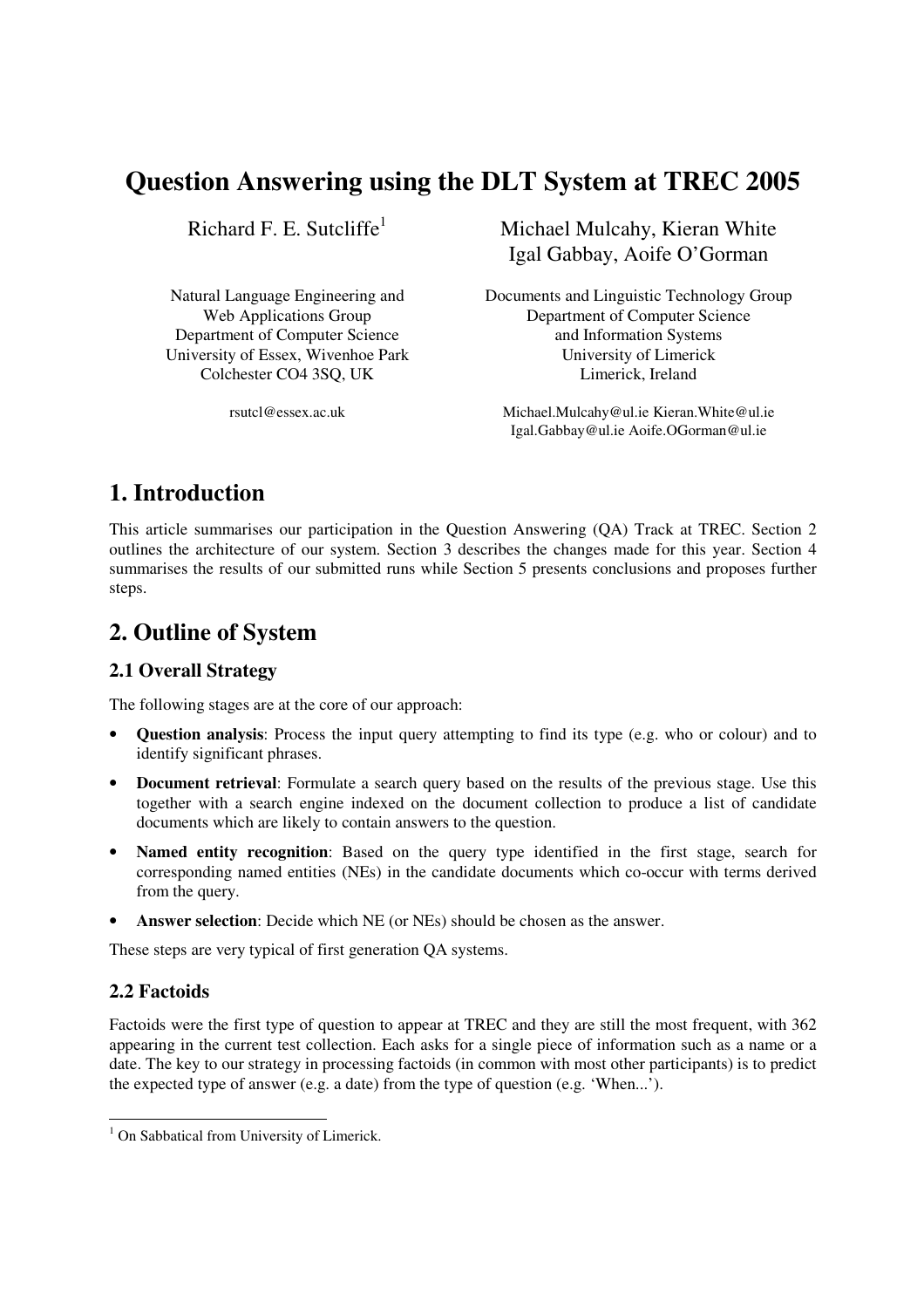| <b>Construct</b>     | Weight | <b>Example</b>                    |
|----------------------|--------|-----------------------------------|
| quote                | 80     | 82.1 "Howdy Doody Show"           |
| all_cap_wd           | 60     | 85.1 NCL                          |
| cap_dot_wd           |        | 108.2 U.S.                        |
| cap_nou_prep_det_seq | 40     | 113.4 Hole in the Wall Foundation |
| cap_wd_seq           | 40     | 68.1 Port Arthur                  |
| number               | 20     | 77.3 first                        |
| low adj low nou      | 40     | 72.2 foreign city                 |
| non_cap_nou_seq      | 40     | 67.4 contest                      |
| wd (vrb)             | 20     | 66.4 lost                         |
| wd (adj)             | 6      | 85.3 private                      |
| wd (adv)             |        | * quickly                         |

**Table 1: Construct Types used in Query Analysis.** The second column is the integer weight assigned to the construct and the third shows a sample phrase for the type. All come from the 2005 queries except the example adverb – none were encountered this year.

#### **2.3 Lists**

List questions are flagged as such in the test collection and ask for a series of pieces of information all of the same type. They are essentially factoids where multiple answers are expected and this is the way they are treated in our system. We have so far devoted very little time to lists and our method of approaching them has remained the same: all results are returned whose match score exceeds a fixed threshold.

### **2.4 Definitions (i.e. type 'Other')**

Sadly we have also been able to devote very little time to definition questions. We first retrieve documents which contain the phrase specified in the question. We then search for instances of phrasal patterns which are intended to indicate the presence of important information about the target. Any such phrases are returned in a group as the answer.

### **2.5 Question Groups**

In common with last year, the questions are grouped by topic as expressed by a short phrase such as '1998 Baseball World Series'. There are 140 such topics this year. Each contains one or more factoids, lists and definitions. The markup makes it clear which of these three types each question in the group falls into.

The use of question groups is intended to stimulate research concerning the relationship between answers to different questions on the same topic. However, our approach to them is identical to the one we adopted when questions were presented in a simple list. While anaphors do occur in the questions (e.g. 71.2 (F16): 'How fast can **it** fly?) we do not attempt to resolve this but instead simply add the target (F16 in this case) to the end of the query before processing it.

The next section outlines particular aspects of our system.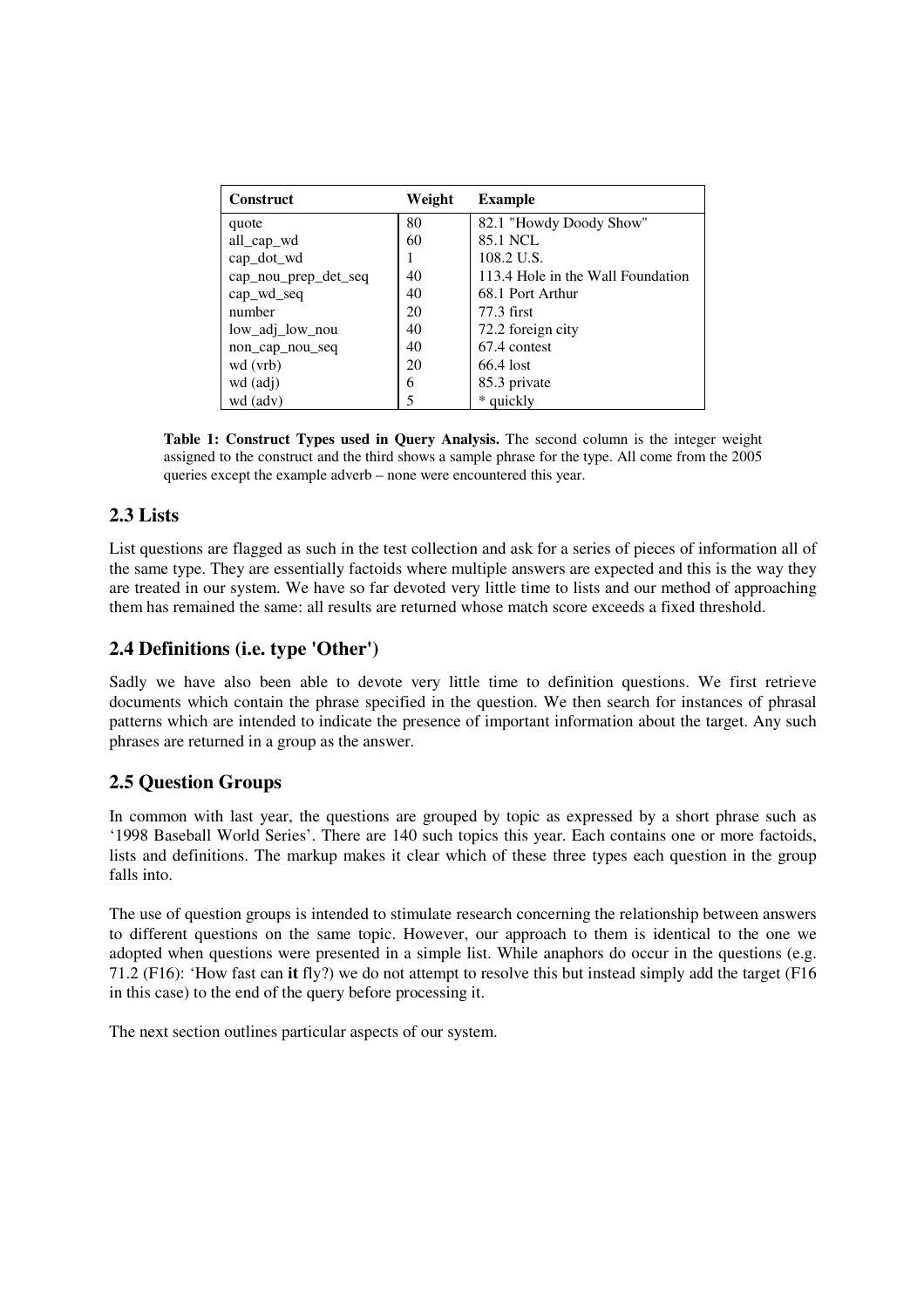# **3. DLT System Components**

### **3.1 Summary of Enhancements**

Due to shortage of time, very little was altered in our system. However, there were two major changes. Firstly, we experimented with query term expansion algorithms in the document retrieval stage. Secondly, we improved the technique used for answer selection.

## **3.2 Query Types and their Identification**

Over the years, we have added more query types to the system. In 2003 there were 47 types plus 'unknown'. In 2004 this rose to 79 plus unknown. This year there are 82 plus unknown, a very small change. However, in 2003, 29 out of the 47 different query types were recognised in the test queries. In 2004, 28 out of the 79 were recognised. This year, 33 out of the 82 were used (see Table 2). Thus, less than half of our query types are actually being used and the majority in fact occur very infrequently.

## **3.3 Query Analysis**

The following steps are carried out on the query:

- Tag the query for part-of-speech using Xelda (2003);
- Recognise instances of eleven different constructs;
- Weight these according to their importance;
- Order them according to weight;
- Use the conjunction of these as the initial search expression.

The eleven constructs are shown in Table 1 together with their weights and an example of each. Weights are assigned using a scheme reminiscent of Magnini et al. (2002).

### **3.4 Search Expression Formulation**

Searches of the document collection use boolean queries. Constructs as identified in the previous stage are ordered by increasing score and then joined with AND operators to make a single boolean query. This is then used as the starting point of a search for documents.

We tried an experiment in term expansion using the Local Context Analysis (LCA) algorithm of Xu and Croft (2000). The input terms were the phrases identified in the question. The top 200 documents (i.e. sentences) returned from the collection when these phrases were used as a non-Boolean query were used. The parameter  $\theta$  was set to 0.01. The ten best scoring terms identified in the collection by the LCA algorithm were selected and used to boost the boolean query used in document retrieval.

### **3.5 Document Retrieval**

The entire corpus is split into individual sentences each of which is indexed separately using the Lucene system. Each 'document' retrieved by the system is thus a sentence. The complete query is submitted and the first *n* results found are returned (Lucene orders documents even for boolean queries). *n* is set to 30. If no document is found, the query is relaxed by removing the least significant term and then re-submited. The process continues until results are returned or no further simplification is possible.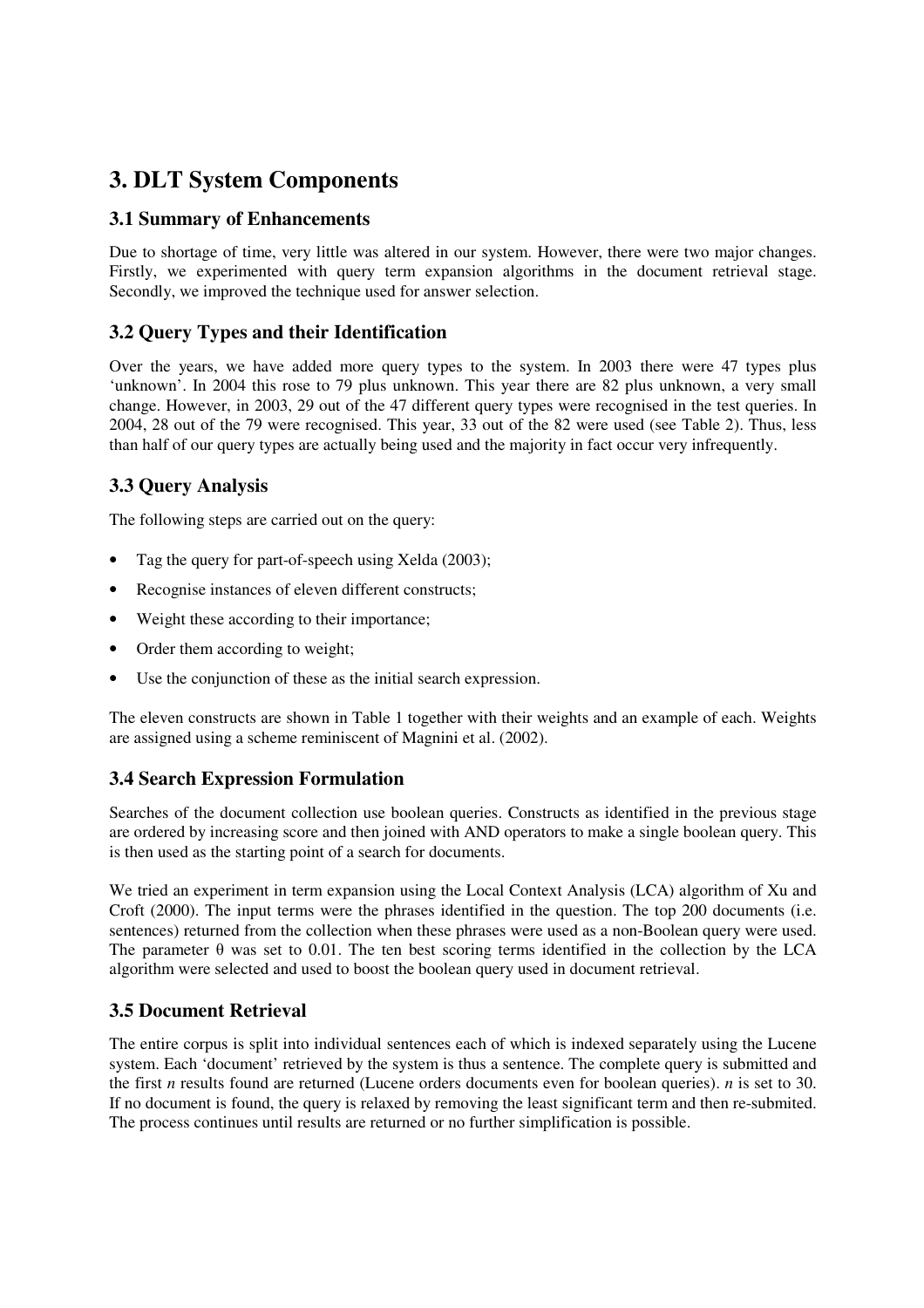|                     | Classif.       |                  | <b>Correct Classification</b> |                  |                  | <b>Incorrect Classification</b> |                  |                  |                  | <b>Total</b>     |                |
|---------------------|----------------|------------------|-------------------------------|------------------|------------------|---------------------------------|------------------|------------------|------------------|------------------|----------------|
| <b>Query Type</b>   | $\mathbf C$    | <b>NC</b>        | $\bf R$                       | X                | U                | W                               | $\bf R$          | X                | U                | W                |                |
| award               | $\mathbf{1}$   | $\overline{0}$   | $\overline{0}$                | $\mathbf{1}$     | $\boldsymbol{0}$ | $\overline{0}$                  | $\overline{0}$   | $\boldsymbol{0}$ | $\overline{0}$   | $\overline{0}$   | $\mathbf{1}$   |
| colour              | 1              | $\boldsymbol{0}$ | $\boldsymbol{0}$              | $\mathbf{0}$     | $\mathbf{1}$     | $\overline{0}$                  | $\mathbf{0}$     | $\boldsymbol{0}$ | $\boldsymbol{0}$ | $\boldsymbol{0}$ | $\mathbf{1}$   |
| company             | 7              | 3                | $\mathfrak{2}$                | $\mathbf{0}$     | $\boldsymbol{0}$ | 5                               | $\overline{0}$   | $\boldsymbol{0}$ | $\boldsymbol{0}$ | 3                | 10             |
| distance            | 4              | 3                | $\mathfrak{2}$                | $\boldsymbol{0}$ | $\boldsymbol{0}$ | $\overline{2}$                  | $\boldsymbol{0}$ | $\boldsymbol{0}$ | $\boldsymbol{0}$ | 3                | 7              |
| film                | 1              | $\boldsymbol{0}$ | $\boldsymbol{0}$              | $\overline{0}$   | $\boldsymbol{0}$ | 1                               | $\overline{0}$   | $\boldsymbol{0}$ | $\mathbf{0}$     | $\boldsymbol{0}$ | $\mathbf{1}$   |
| how_did_die         | 3              | $\boldsymbol{0}$ | $\mathfrak{2}$                | $\boldsymbol{0}$ | $\boldsymbol{0}$ | 1                               | $\overline{0}$   | $\boldsymbol{0}$ | $\boldsymbol{0}$ | $\boldsymbol{0}$ | 3              |
| how_many3           | 39             | $\boldsymbol{0}$ | 9                             | $\overline{0}$   | $\mathbf{1}$     | 29                              | $\boldsymbol{0}$ | $\boldsymbol{0}$ | $\mathbf{0}$     | $\boldsymbol{0}$ | 39             |
| how_much_money      | 1              | $\boldsymbol{0}$ | $\boldsymbol{0}$              | $\boldsymbol{0}$ | $\boldsymbol{0}$ | 1                               | $\boldsymbol{0}$ | $\boldsymbol{0}$ | $\mathbf{0}$     | $\boldsymbol{0}$ | 1              |
| how_much_rate       | $\overline{2}$ | $\boldsymbol{0}$ | $\boldsymbol{0}$              | $\overline{0}$   | $\boldsymbol{0}$ | $\overline{2}$                  | $\overline{0}$   | $\boldsymbol{0}$ | $\boldsymbol{0}$ | $\boldsymbol{0}$ | $\overline{c}$ |
| how_old             | 7              | $\boldsymbol{0}$ | $\boldsymbol{0}$              | $\overline{0}$   | $\boldsymbol{0}$ | 7                               | $\overline{0}$   | $\boldsymbol{0}$ | $\mathbf{0}$     | $\boldsymbol{0}$ | $\overline{7}$ |
| language            | 1              | $\boldsymbol{0}$ | $\boldsymbol{0}$              | $\boldsymbol{0}$ | $\boldsymbol{0}$ | $\mathbf{1}$                    | $\overline{0}$   | $\boldsymbol{0}$ | $\boldsymbol{0}$ | $\boldsymbol{0}$ | 1              |
| name_part           | 1              | $\boldsymbol{0}$ | $\boldsymbol{0}$              | $\boldsymbol{0}$ | $\boldsymbol{0}$ | 1                               | $\boldsymbol{0}$ | $\boldsymbol{0}$ | $\boldsymbol{0}$ | $\boldsymbol{0}$ | 1              |
| organisation        | $\mathfrak{2}$ | $\boldsymbol{0}$ | $\boldsymbol{0}$              | $\boldsymbol{0}$ | $\boldsymbol{0}$ | $\overline{c}$                  | $\boldsymbol{0}$ | $\boldsymbol{0}$ | $\overline{0}$   | $\boldsymbol{0}$ | 2              |
| pol_party           | $\mathbf{1}$   | $\boldsymbol{0}$ | 1                             | $\overline{0}$   | $\boldsymbol{0}$ | $\overline{0}$                  | $\mathbf{0}$     | $\boldsymbol{0}$ | $\boldsymbol{0}$ | $\boldsymbol{0}$ | 1              |
| population          | 1              | $\mathbf{0}$     | $\boldsymbol{0}$              | $\theta$         | $\boldsymbol{0}$ | 1                               | $\overline{0}$   | $\boldsymbol{0}$ | $\mathbf{0}$     | $\overline{0}$   | 1              |
| profession          | 5              | $\boldsymbol{0}$ | $\mathbf{1}$                  | 1                | $\boldsymbol{0}$ | 3                               | $\overline{0}$   | $\boldsymbol{0}$ | $\boldsymbol{0}$ | $\boldsymbol{0}$ | 5              |
| sci_name            | 1              | $\boldsymbol{0}$ | $\boldsymbol{0}$              | $\boldsymbol{0}$ | $\boldsymbol{0}$ | 1                               | $\boldsymbol{0}$ | $\boldsymbol{0}$ | $\boldsymbol{0}$ | $\boldsymbol{0}$ | 1              |
| speed               | 3              | $\boldsymbol{0}$ | 1                             | $\boldsymbol{0}$ | $\boldsymbol{0}$ | $\overline{2}$                  | $\boldsymbol{0}$ | $\boldsymbol{0}$ | $\mathbf{0}$     | $\boldsymbol{0}$ | 3              |
| team                | $\mathbf{1}$   | $\mathbf{0}$     | $\boldsymbol{0}$              | $\overline{0}$   | $\boldsymbol{0}$ | $\mathbf{1}$                    | $\boldsymbol{0}$ | $\boldsymbol{0}$ | $\mathbf{0}$     | $\boldsymbol{0}$ | 1              |
| title               | 3              | $\boldsymbol{0}$ | $\mathfrak{2}$                | $\overline{0}$   | $\boldsymbol{0}$ | 1                               | $\overline{0}$   | $\boldsymbol{0}$ | $\mathbf{0}$     | $\boldsymbol{0}$ | 3              |
| tv_network          | $\mathbf{1}$   | $\boldsymbol{0}$ | $\boldsymbol{0}$              | $\overline{0}$   | $\boldsymbol{0}$ | $\mathbf{1}$                    | $\mathbf{0}$     | $\boldsymbol{0}$ | $\mathbf{0}$     | $\boldsymbol{0}$ | 1              |
| what_city           | $\overline{2}$ | $\boldsymbol{0}$ | $\boldsymbol{0}$              | $\theta$         | $\boldsymbol{0}$ | $\overline{2}$                  | $\overline{0}$   | $\boldsymbol{0}$ | $\mathbf{0}$     | $\overline{0}$   | 2              |
| what_country        | 8              | $\boldsymbol{0}$ | 1                             | $\boldsymbol{0}$ | $\boldsymbol{0}$ | 7                               | $\mathbf{0}$     | $\boldsymbol{0}$ | $\boldsymbol{0}$ | $\boldsymbol{0}$ | 8              |
| what_mountain       | 2              | $\boldsymbol{0}$ | $\boldsymbol{0}$              | $\theta$         | $\boldsymbol{0}$ | $\overline{c}$                  | $\overline{0}$   | $\boldsymbol{0}$ | $\mathbf{0}$     | $\boldsymbol{0}$ | $\overline{c}$ |
| what_mountain_range | 1              | $\boldsymbol{0}$ | $\boldsymbol{0}$              | $\boldsymbol{0}$ | $\boldsymbol{0}$ | 1                               | $\overline{0}$   | $\boldsymbol{0}$ | $\boldsymbol{0}$ | $\boldsymbol{0}$ | 1              |
| what_sea            | $\mathbf{1}$   | $\boldsymbol{0}$ | $\boldsymbol{0}$              | $\boldsymbol{0}$ | $\boldsymbol{0}$ | $\mathbf{1}$                    | $\boldsymbol{0}$ | $\boldsymbol{0}$ | $\boldsymbol{0}$ | $\boldsymbol{0}$ | 1              |
| what_state_us       | 1              | $\boldsymbol{0}$ | 1                             | 0                | $\boldsymbol{0}$ | $\overline{0}$                  | $\boldsymbol{0}$ | $\mathbf{0}$     | $\mathbf{0}$     | $\boldsymbol{0}$ | 1              |
| when                | 53             | 1                | 18                            | 4                | $\boldsymbol{0}$ | 31                              | $\overline{0}$   | $\theta$         | $\mathbf{0}$     | $\mathbf{1}$     | 54             |
| when_date           | 3              | 1                | $\overline{\mathbf{c}}$       | $\boldsymbol{0}$ | $\boldsymbol{0}$ | 1                               | $\boldsymbol{0}$ | $\boldsymbol{0}$ | $\boldsymbol{0}$ | 1                | 4              |
| when_year           | $\overline{7}$ | $\boldsymbol{0}$ | $\boldsymbol{0}$              | $\boldsymbol{0}$ | $\boldsymbol{0}$ | $\tau$                          | $\boldsymbol{0}$ | $\boldsymbol{0}$ | $\boldsymbol{0}$ | $\boldsymbol{0}$ | 7              |
| where               | 39             | $\mathbf{1}$     | $\mathbf{9}$                  | $\sqrt{2}$       | $\mathbf{1}$     | 27                              | $\boldsymbol{0}$ | $\boldsymbol{0}$ | $\boldsymbol{0}$ | $\mathbf{1}$     | 40             |
| where_school        | $\mathbf{2}$   | $\mathbf{0}$     | $\mathbf{1}$                  | $\boldsymbol{0}$ | $\boldsymbol{0}$ | 1                               | $\boldsymbol{0}$ | $\boldsymbol{0}$ | $\boldsymbol{0}$ | $\boldsymbol{0}$ | $\mathfrak{2}$ |
| who                 | 53             | 9                | 9                             | $\mathbf{1}$     | $\mathbf{1}$     | 42                              | $\boldsymbol{0}$ | $\boldsymbol{0}$ | $\boldsymbol{0}$ | 9                | 62             |
| unknown             | 42             | 44               | $\boldsymbol{0}$              | $\boldsymbol{0}$ | $\boldsymbol{0}$ | 42                              | 3                | $\boldsymbol{0}$ | $\boldsymbol{0}$ | 41               | 86             |
| <b>Total</b>        | 300            | 62               | 61                            | 9                | $\overline{4}$   | 226                             | $\mathfrak{Z}$   | $\boldsymbol{0}$ | $\boldsymbol{0}$ | 59               | 362            |

**Table 2: Results by Query Type for Run 1.** The columns C and NC show the numbers of queries of a particular type which were classified correctly and not correctly. Those classified correctly are then broken down into Right, ineXact, Unsupported and Wrong. Next, those classified incorrectly are also broken down. The final column shows the total number of queries for each type.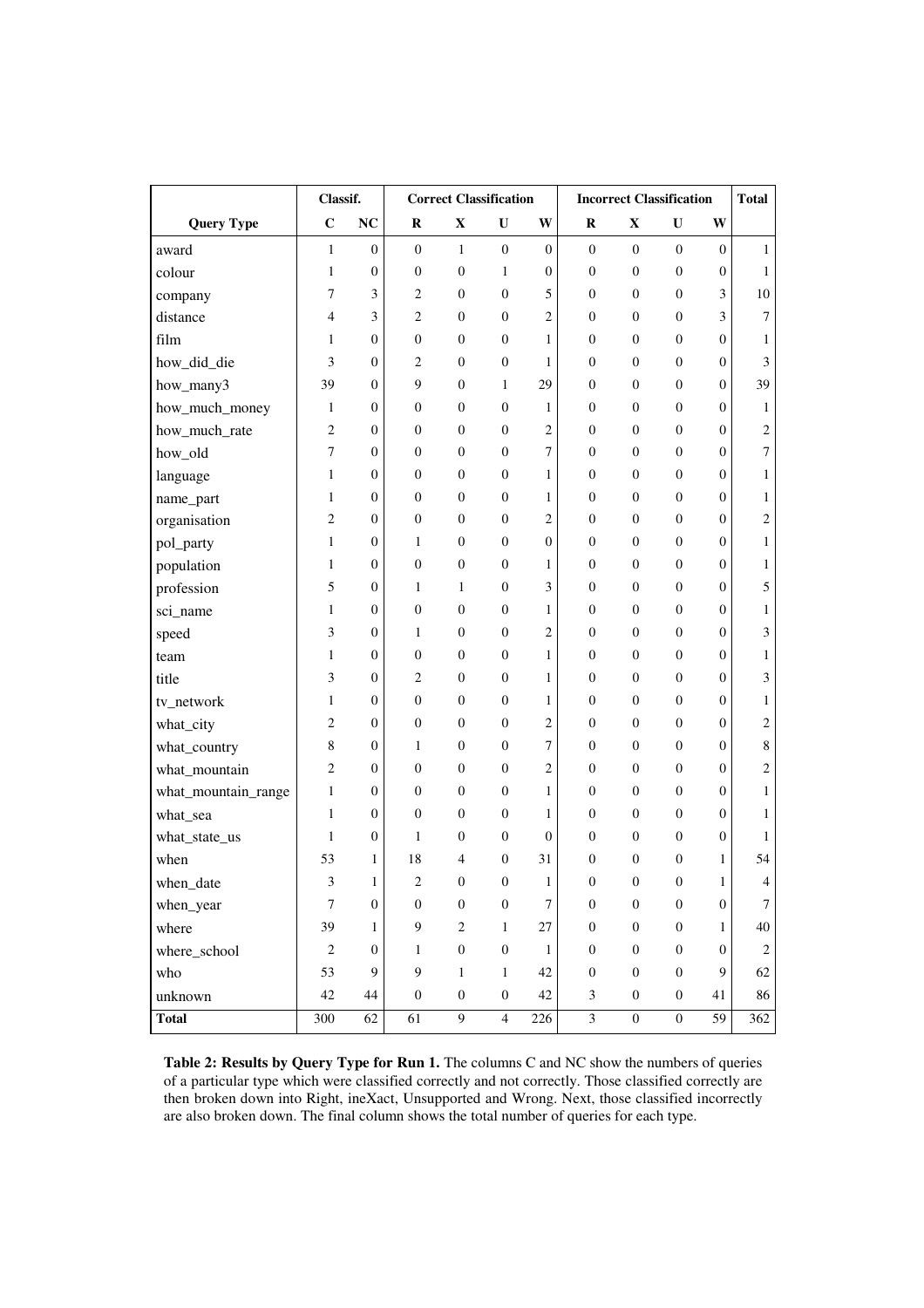#### **3.6 Named Entity Recognition**

As previously, NE recognition uses our own module which is based on grammars together with some exhaustive lists. Following Clarke et al. (2003), queries of unknown type are answered by searching for general names.

#### **3.7 Answer Selection**

During this stage, each candidate NE found within a returned document is scored and the highest scoring NE is returned as the answer to the question. Scoring is done using a measure which incorporates the number of co-occurring key phrases, their assigned weights and their distance from the NE. The distance between a candidate NE and a key phrase is measured in words, e.g. if the phrase is adjacent to the NE its distance is 1, if one word separates them it is 2 and so on. Certain stop words such as prepositions do not contribute to this distance. The reciprocal of the distance is taken and this is multiplied by the weight assigned to the phrase. The sum of all such values is taken to provide an intermediate score for the NE. The final score is this intermediate score multiplied by the Lucene score assigned to the containing document. Following this process, the highest scoring NE is returned.

## **4. Runs and Results**

Two runs were submited. The first did not use the LCA expansion while the second did. *n* (see earlier) was set to 30 throughout. Run 1 was better and the analysis for it is shown in Table 2. Only those query types which were actually encountered in the test collection are shown. Thus we see that 3 types were used plus unknown. Performance in query classification can be discerned from the first two columns of the table. Of the 362 factoid queries, 300 were classified correctly, i.e. 82.87%. This is a good result given our simple methods and is consistent with previous years.

Note that the types of query are not at all evenly distributed in the test collection. On the contrary, the vast majority are who  $(62 \text{ or } 17.13\%)$ , when  $(54 \text{ or } 14.92\%)$ , where  $(40 \text{ or } 11.05\%)$ , how many3 (39 or 10.77%). These four categories account for 53.87% of the queries. Following this we drop down to company (10 or 2.76%), what country (8 or 2.21%), distance, how old and when year (each 7 or 1.93%), profession (5 or 1.38%) and when\_date (4 or 1.10%). The remaining types each occur less than four times.

Classification accuracy on the top four categories is 85.48% for who, 98.15% for when, 97.5% for where and 100.00% for how\_many3. Thus performance on who queries seems markedly worse than the others. Concerning unknown queries, we consider a query to be correctly classified as unknown if should not in fact be classified as any other type in the system. Conversely, classification is incorrect if an existing type should have been used. 42/86 i.e. 48.84% of unknown queries were correctly classified. This means that 42/362 i.e. 11.60% of queries lie outside the designed scope of the system, a surprisingly small figure.

Turning to the 44 queries incorrectly classified as unknown, an analysis can be seen in Table 3. The 44 queries should have been distributed among twenty different query types with between one and four unknown queries being assigned to each type. In other words, mis-classified unknown queries are fairly evenly distributed among the query types of the system.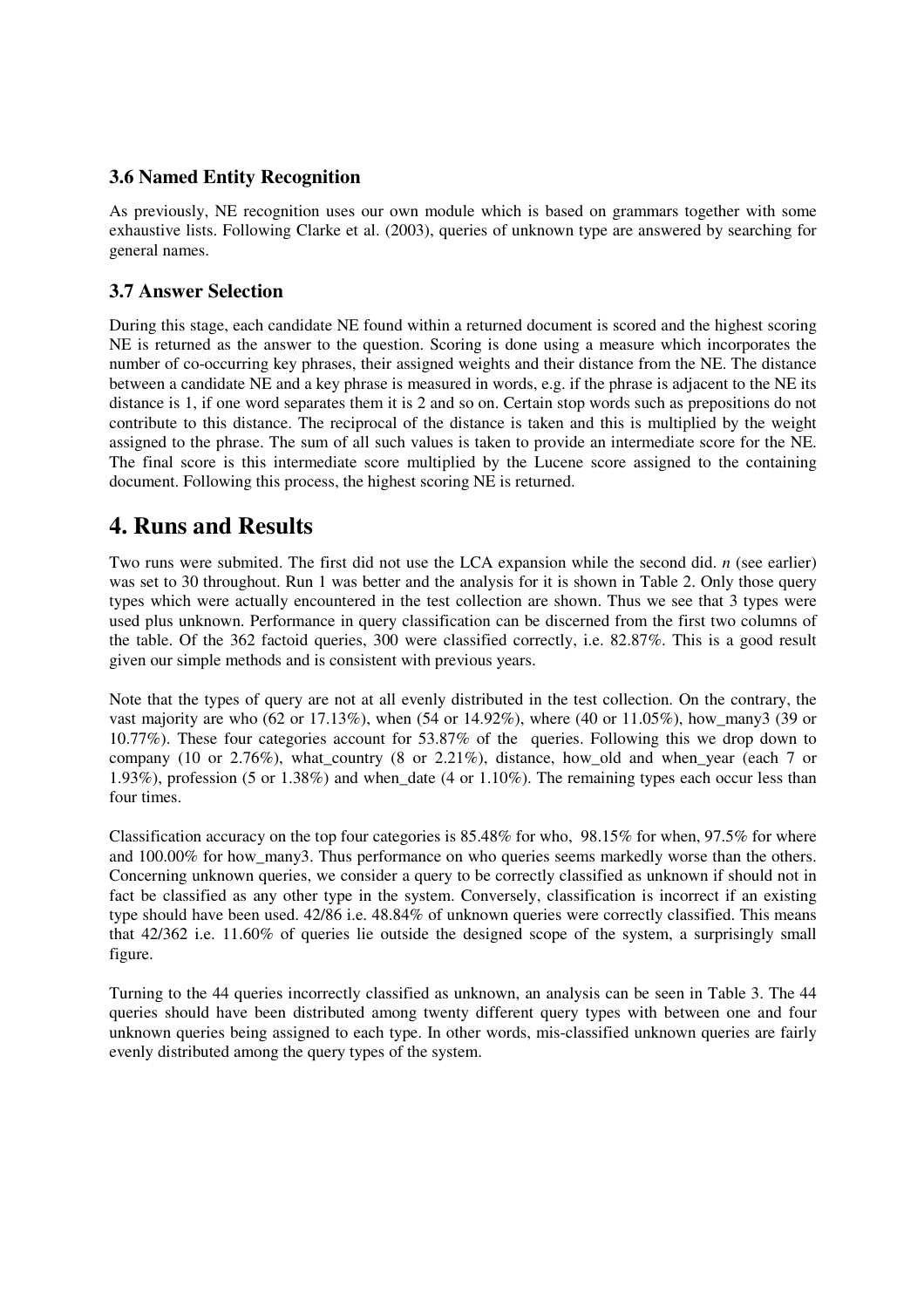| Qids  | <b>Correct Classification of Unknown Question &amp; Examples</b>              |  |  |  |
|-------|-------------------------------------------------------------------------------|--|--|--|
|       | abbrev_expand (4)                                                             |  |  |  |
| 111.5 | What is the name "AMWAY" short for?                                           |  |  |  |
|       | area $(2)$                                                                    |  |  |  |
| 115.3 | How large is it?                                                              |  |  |  |
|       | award $(2)$                                                                   |  |  |  |
| 72.4  | What is Bollywood's equivalent of the Oscars?                                 |  |  |  |
|       | company (2)                                                                   |  |  |  |
| 85.2  | What cruise line attempted to take over NCL in December 1999?                 |  |  |  |
|       | distance (1)                                                                  |  |  |  |
| 130.3 | What is its maximum height?                                                   |  |  |  |
|       | how_did_die (2)                                                               |  |  |  |
| 99.6  | What caused Guthrie's death?                                                  |  |  |  |
|       | how_many $3(3)$                                                               |  |  |  |
| 127.3 | What is the enrollment?                                                       |  |  |  |
|       | how_much_money (2)                                                            |  |  |  |
| 102.3 | What was the original estimated cost of the Big Dig?                          |  |  |  |
|       | $length_of_time(1)$                                                           |  |  |  |
| 140.5 | What is the average waiting time for this organization to determine benefits? |  |  |  |
|       | $nick_name(3)$                                                                |  |  |  |
| 78.5  | What was his English nickname?                                                |  |  |  |
|       | profession $(3)$                                                              |  |  |  |
| 113.2 | What is his second successful career?                                         |  |  |  |
|       | team $(3)$                                                                    |  |  |  |
| 100.2 | What was Sosa's team?                                                         |  |  |  |
|       | title $(1)$                                                                   |  |  |  |
| 116.3 | What was it originally called?                                                |  |  |  |
|       | $element + unknown(1)$                                                        |  |  |  |
| 87.6  | Give the name and symbol for the chemical element named after Enrico Fermi.   |  |  |  |
|       | what_city $(2)$                                                               |  |  |  |
| 72.2  | From what foreign city did Bollywood derive its name?                         |  |  |  |
|       | what_country $(1)$                                                            |  |  |  |
| 137.6 | Of the two governments involved over Kinmen, which has air superiority?       |  |  |  |
|       | when $(1)$                                                                    |  |  |  |
| 86.1  | Give the month and year that General Abacha had a successful coup in Nigeria. |  |  |  |
|       | where $(2)$                                                                   |  |  |  |
| 122.5 | From where did he begin his famous ride?                                      |  |  |  |
|       | where_school $(1)$                                                            |  |  |  |
| 76.5  | He is an alumnus of which university?                                         |  |  |  |
|       | who $(4)$                                                                     |  |  |  |
| 106.5 | What is the name of the winning manager?                                      |  |  |  |

**Table 3: Breakdown of Incorrectly Classified Unknown Questions.** The number in brackets following each query type is the count of unknown queries which should have been assigned to that type. Following each type is an example which was mis-classified.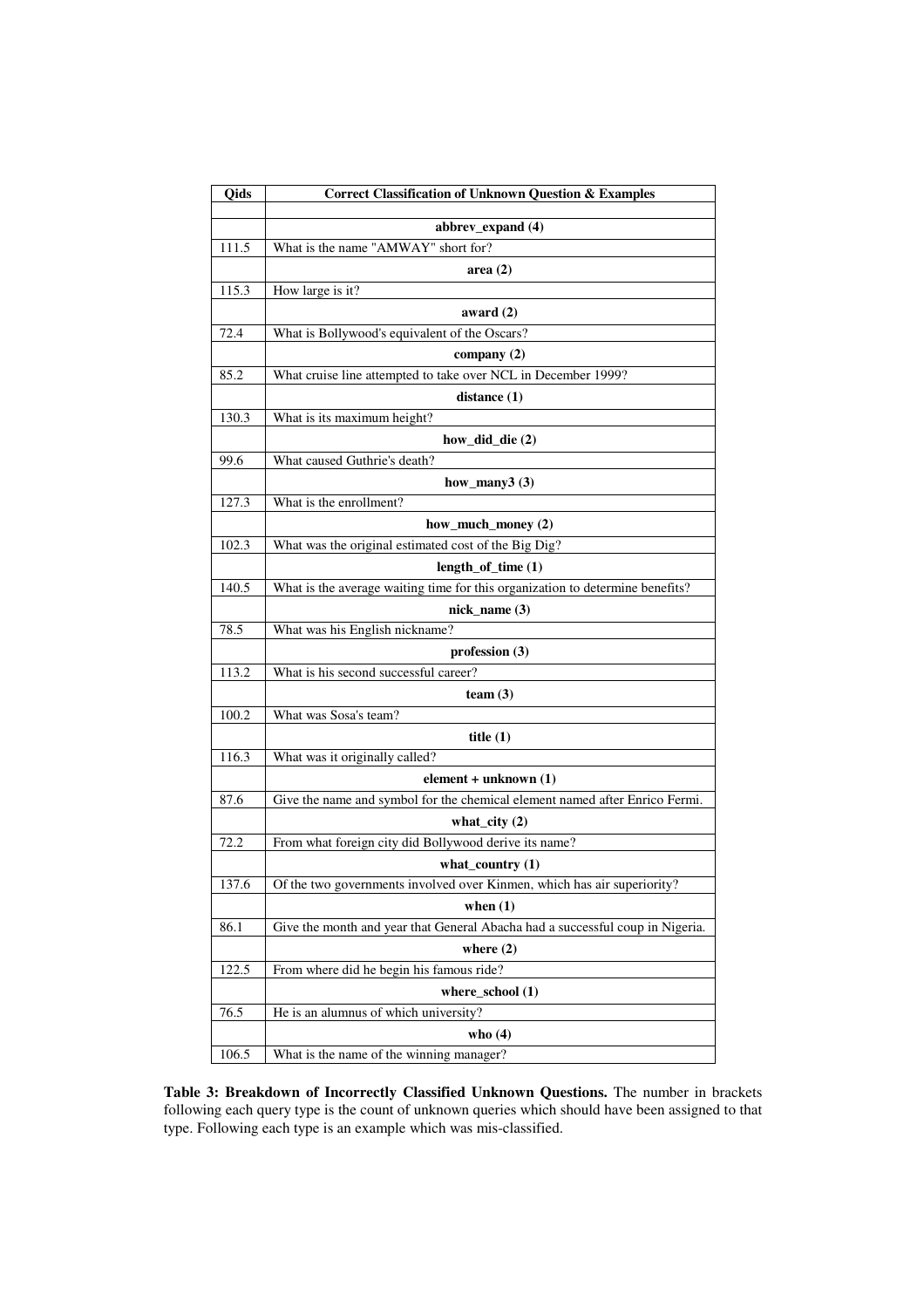| Oids              | Type of Difficulty & Examples                                                 |
|-------------------|-------------------------------------------------------------------------------|
|                   |                                                                               |
|                   | Unclear answer type (17)                                                      |
| 70.4              | What was the affiliation of the plane?                                        |
| 80.1              | Where in the Atlantic Ocean did Flight 990 crash?                             |
| $83.\overline{1}$ | What was the Louvre Museum before it was a museum?                            |
| 87.5              | What is Enrico Fermi most known for?                                          |
| 110.1             | What is the mission of the Lions Club?                                        |
| 136.3             | What was this person's relationship to the Prophet Mohammad?                  |
|                   |                                                                               |
|                   | Unusual phrasing (4)                                                          |
| 81.5              | What was the track attendance for the 1998 Preakness?                         |
| 82.5              | The main puppet character was based on what person?                           |
| 89.2              | On what street are the fields where the Little League World Series is played? |
| 114.2             | What is his birth name?                                                       |
|                   |                                                                               |
|                   | Complex query (4)                                                             |
| 72.3              | What is the Bollywood equivalent of Beverly Hills?                            |
| 85.4              | How does NCL rank in size with other cruise lines?                            |
|                   |                                                                               |
|                   | Definition question (1)                                                       |
| 134.1             | What is a genome?                                                             |
|                   |                                                                               |
|                   | List question $(1)$                                                           |
| 96.1              | What materials was the 1998 Olympic torch made of?                            |
|                   |                                                                               |
|                   | Why question $(1)$                                                            |
| 85.5              | Why did the Grand Cayman turn away a NCL ship?                                |
|                   |                                                                               |
|                   | Fine-grained question (1)                                                     |
| 113.2             | What is his second successful career?                                         |
|                   |                                                                               |
|                   | General question (1)                                                          |
| 117.5             | Why is it a problem?                                                          |
|                   |                                                                               |

**Table 4: Examples of Difficult Questions at TREC 2005.** Eight kinds of difficulty are shown with the number found shown in brackets. Examples of each are then listed.

Question answering performance is also summarised for factoids in Table 2. Columns 4-7 show the number of queries of each type which were rated Right, ineXact, Unsupported and Wrong following correct type classification. Columns 8-11 show the same information for queries following incorrect type classification. Overall performance is 61+3/362 i.e. 17.68% as compared to 16.96% last year.

Performance in Run 2 using LCA (not shown in the tables) was 55/362 i.e. 15.19%. We carried out an analysis of the results to see where the differences lay. In particular, were there any queries where LCA returned the correct answer in Run 2 where the answer in Run 1 was incorrect? It turns out that there are only three such queries: 68.1, 81.3 and 123.3. Conversely there are twelve queries for which LCA causes a correct answer to be lost: 82.5, 95.2, 100.2, 101.1, 111.2, 116.5, 119.2, 124.4, 127.1, 129.2, 131.3 and 134.4. Overall then, Run 2 is better by three and worse by twelve, i.e. worse by nine overall.